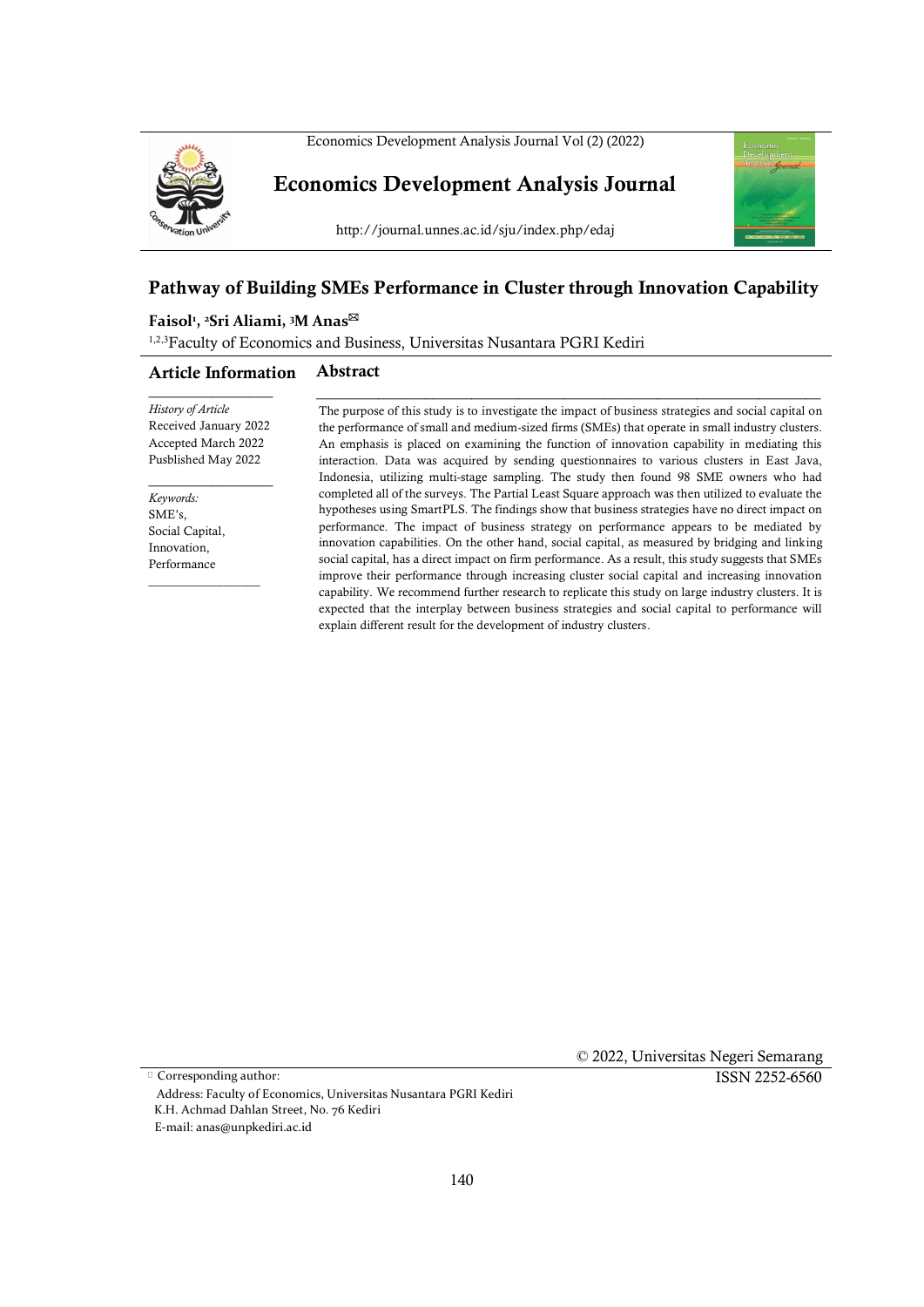# **INTRODUCTION**

Building Small and Medium Enterprises (SMEs) in cluster becomes a common phenomenon in enhancing firm's competitive advantage and performance (Paiva et al., 2020); (Franco & Esteves, 2020). In East Java, this approach is intended to optimize geographic concentration of interconnected manufacturing SMEs. Among other benefits, the clusters are also expected to develop innovation capability which will improve firm performance. According to (Sara Foghani, Batiah Mahadi, 2017) industry clusters facilitate the success of SME inclusion in productivity growth and global distribution networks. Other experts such as (Gudda et al., 2013), (Price et al., 2013), and (Madhoushi et al., 2011) have emphasized that SME clustering is able to enhance product innovation. To achieve this product innovation, (Tristão et al., 2013) indicated that the innovation must be based on knowledge.

In the disruptive era, an ever-changing environment creates new products that direct a sufficient innovation capability to respond this progress. As such, a firm strategically has to innovate for obtaining competitive advantage either locally or globally. Viewed from strategic perspective, (Dogan, 2017) underlined that innovation development relates to culture, structure, systems, and process. Therefore, firms are driven to formulate the process that involves data collection and continuous exchange of information (Nwachuku et al., 2017). However, efforts to improve performance are not only depended on the technical aspects of appropriate strategy. In terms of social relations, cooperation among SMEs and networking with other institutions are also needed for SMEs. (Staveren, 2006) proved that *bonding*, *bridging*, and *linking* social capital play an important role to improve clustered SMEs in developing countries such as in Vietnam and Ethiopia.

Little attention has given to the social aspects such as social capital. (Jalali et al., 2013) proved that social capital affects in activate the

resources, strengthen the coordination with partners and facilitate the flow of information. The interplay between business strategies and social capital reflects a joint action among SMEs in obtaining collective efficiency as argued by (Sara Foghani, Batiah Mahadi, 2017), (Gudda et al., 2013), and (Pagani, 2016). Within these circumstances, coopetition strategy might be viewed as the best strategy for SMEs (Jankowska, 2013), (Vučić, 2009). These collaborative actions are expected to improve their performance. Business strategies reflect some strategic orientations in adapting to external conditions. Differs from large firms, however, business strategies applied by SMEs are characterized as informal, unstructured, and flexible. (Tayfun Turgay, 2012) indicated that business strategies are depended on entrepreneurs' decisions. These strategies can be grouped functionally in shortterm activities in marketing, finance, human resources management, and production. (Vu & Doan, 2015) highlighted that innovation in products, production process and marketing are the key for innovation and better performance in SMEs context.

In a cluster, SMEs are faced into dual conditions combining competition and cooperation. Within this situation, making networking is viewed as a part of strategies that collaborate between SMEs' strategies and cluster social capital (Miller et al., 2007). This strategic network facilitates SMEs to share vision and resources that enable them to achieve business success. (Antonelli & Taurino, 2011) perceived that collaboration among SMEs as a collection of many factors in which each factor can boost competitive advantage to SME networks. Moreover, (Rezazadeh, 2017) emphasized that business innovation and collaborative entrepreneurship provide some benefits for evaluating firm performance. Business strategies are also directed to augment innovation capability. According to (Ejdys, 2014) innovation capability relates to a reaction to the actions of competitors, a capability to tackle market demands or response to emerging opportunities.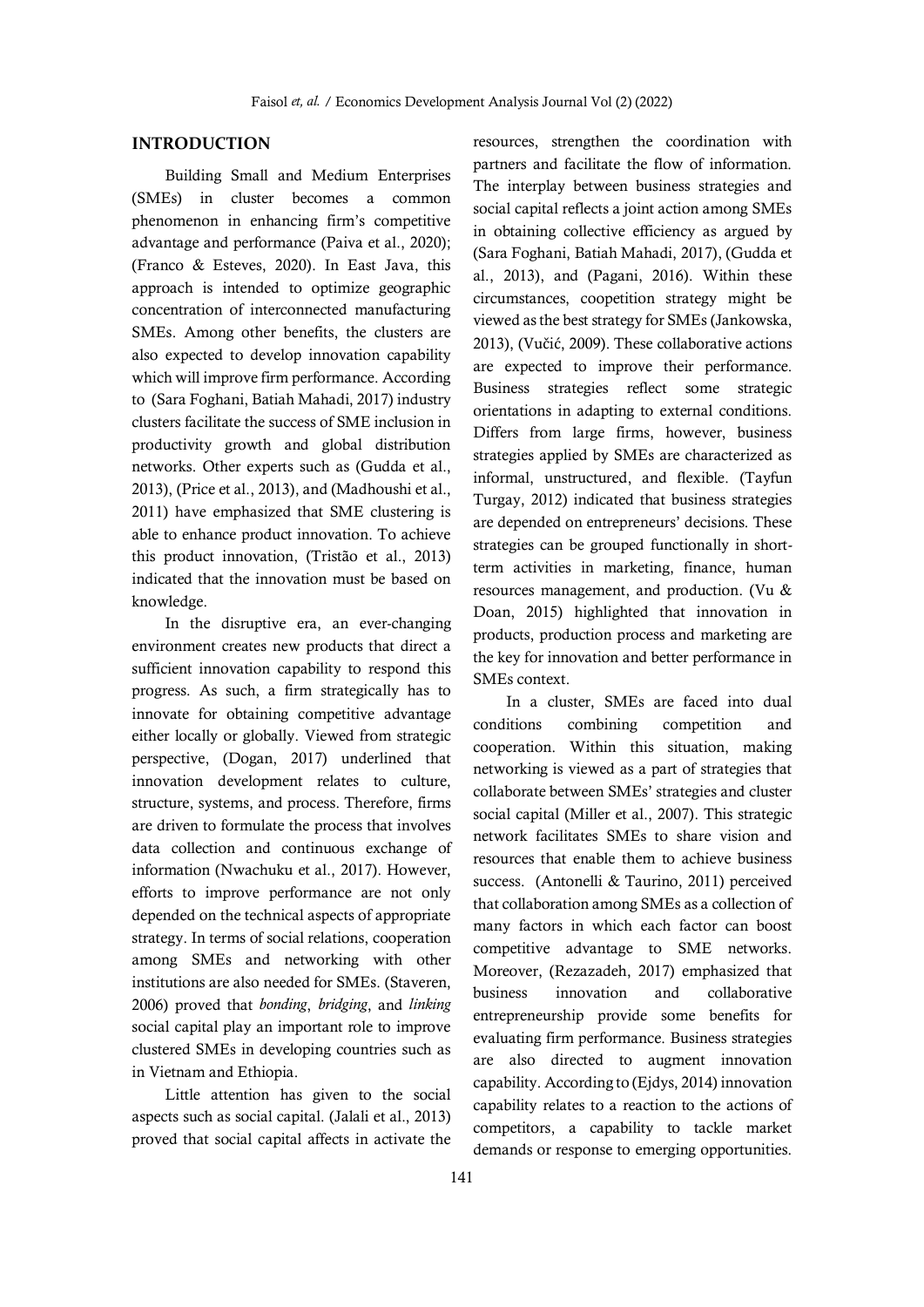(Donkor et al., 2018) underlined that innovation capability is a higher-order mix ability. A firm having this capability can manage their different capacities and incorporate them to effectively empower performance. As such, SMEs owners have to start taking serious business strategies for achieving their objectives. An effective strategy provides the owners with a clear vision and mission of the firm. This strategy also enables them to identify the capabilities on which the firm focuses in certain targets. Within clusters, developing business strategies is needed to elevate SME competitiveness.

In term of social capital, the previous studies have provided various understandings of social capital. The essential concept of social capital is social connections or networking based on the norms of accepted behavior and trust (Hjerppe, 2003), (Miller et al., 2007). In economic models, (Hoq et al., 2017) indicated that social capital related to the social links that are perceived as economic asset for individuals and groups. Hence, social capital refers to the pattern and quality of relationships among individuals, firms, or other institutions which are expected to provide economic effects.

In recent years, the concept of social capital also has become important to considerate the development of SMEs. For example, in order to generate innovation among firms (Filieri & Alguezaui, 2014) emphasized that social capital provides many benefits for knowledge transfer. (Agyapong et al., 2017) proved that social capital positively influences firm innovation and performance. Moreover, (Ahn & Kim, 2017) stated that social capital mediates individual knowledge to the innovation capability of a firm.

In order to operationalize social capital in a cluster, (Staveren, 2006) specified it in micro, meso, and macro levels. At micro level, social capital will emerge in the form of inter-firm linkages among SMEs. The firms then move to mesolevel, namely, building value chains among them. Meanwhile, a national policy for developing social capital in a cluster is provided at macro level. During the phases of

industrialization, (Staveren, 2006) emphasized that SMEs have to transform from *bonding* to *bridging* and *linking* social capital. *Bonding* social capital is reflected by similar characteristics that are binding individuals or groups. A firm which is managed by family members, for example, denotes this type of bonding social capital. Meanwhile, *bridging* social capital relates to cooperation among SMEs in creating value chains, whereas *linking* social capital refers to the linkages with policy makers.

In business cooperation, networks which are defined as a set of relationships between individuals and companies facilitate the exchange of goods, services, and information for firms (Cvetanovic et al., 2015). The network usually starts personally as the entrepreneur establishes relationships with relatives or friends. After that, a more formal network was formed between firms, governments, and other professional institutions. (Jalali et al., 2013) proved that social capital influences firm success to access more resources in finance, information, and R&D. (Ozigi, 2018) found that cognitive, relational, and structural social capital has positive effect on firm performance. However, there is a form of social capital that has negative side. (Nishikant Singh, 2016) called it as negative social capital which leads to the problem of social exclusion. For example, social networks that are too binding can diminish the creativity of SME entrepreneurs by ties that are too strong in the networks.

Previous studies have shown the role of innovation capability. (Saunila, 2020) provided the systematic review of innovation capability in small business context. She pointed out that innovation capability has positive relationship with the performance of SMEs. (Hossain & Kauranen, 2016) made a systematic review on open innovation (OI). They found that most of studies on OI in SMEs were conducted within geographical ecosystem. In accordance with firm performance, OI brings some benefits such as connectivity, awareness, and reputation. (Bayarçelik et al., 2014) proved that management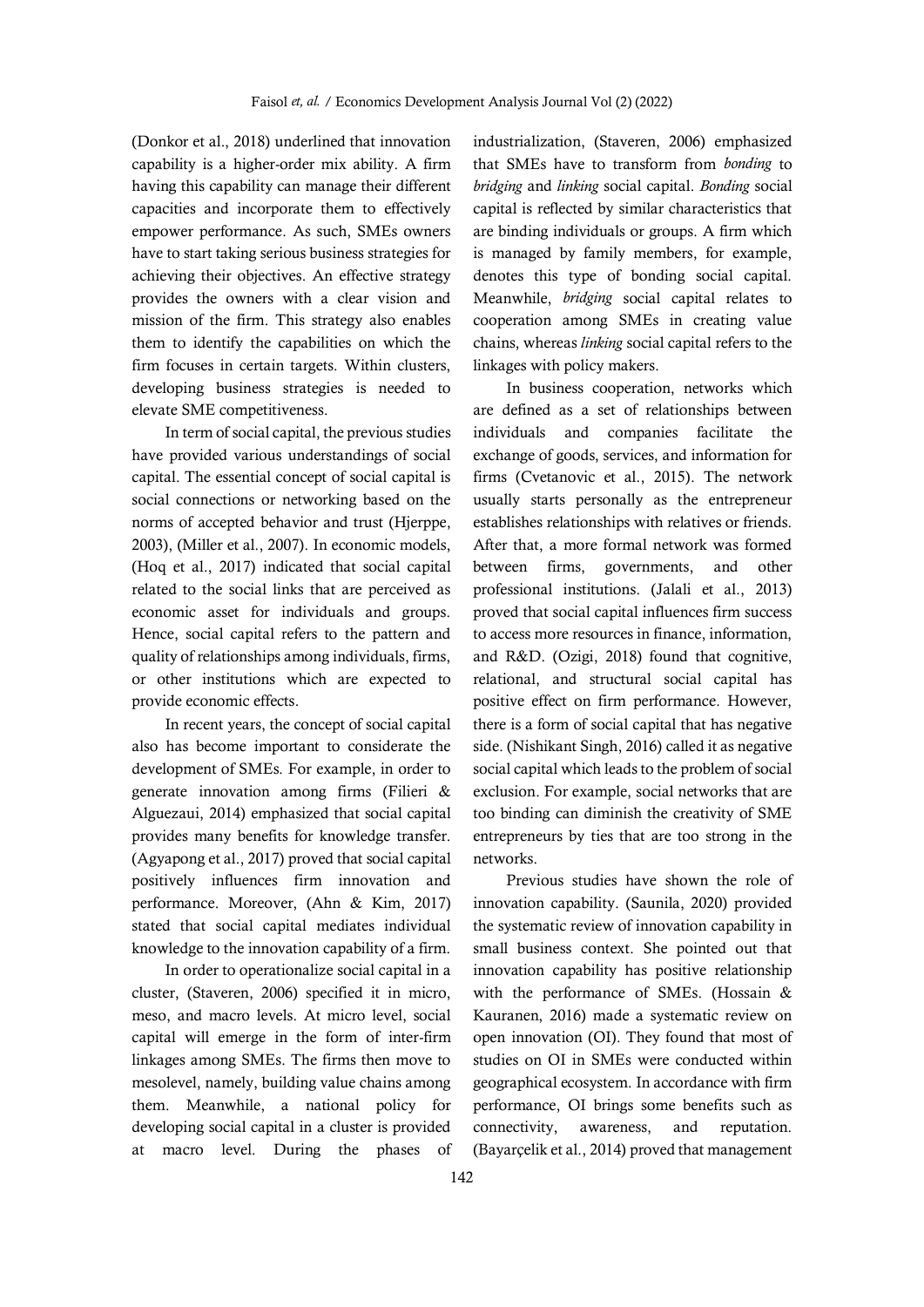skills become the most important factors that influence to innovation process. These skills relate to entrepreneurial activities in SMEs context by making the firms to be open minded and supporting collaboration. Other researchers such as (Radziwon & Bogers, 2019), (Huang & Rice, 2013), (Lan & Zhangliu, 2012) undermined the role of open innovation to the performance of SMEs in clusters.

According to (Gilbert et al., 2008) that SME interconnections in introducing new products will affect performance. (Saunila & Ukko, 2014) indicated that the significance of innovation for SMEs is an opportunity to overcome their obstacles and then create a value. (Saunila, 2014) proved that two aspects in innovation capability namely ideation and organizing structures are positively affect financial and operational performance. (Sulistyo & Siyamtinah, 2016) insisted that some improvements in innovation capability will influence firm performance. (Rajapathirana & Hui, 2018) stated that innovation capability significantly gives the clustered SMEs a space to improve firm performances. Moreover, (Abdu & Jibir, 2018) pointed out that SMEs are more innovative in product, organizational, and marketing than large-scale firms. (Franca Obunike & Aka Udu, 2019) showed that innovation capability which is reflected in product and process oriented innovativeness contribute to sale, employment, and market shares of SMEs. Due to some obstacles faced by SMEs, (Bel Hadj & Ghodbane, 2019) pointed out that the networks and the quality of relationships contribute to the acquisition of innovation capability. Furthermore, (Wahyuni & Sara, 2020) underlined that SME entrepreneurs have to enhance their capacity in market orientation, learning orientation and entrepreneurial orientation. All these capacities significantly influence firm performance through knowledge competence and innovation.

However, measuring firm performance in SMEs context is a complex job due to the absence of formal data. Since SMEs are usually reluctant to provide recorded data objectively, it is suggested to use subjective measurements. The entrepreneurs are demanded to respond the data in line with their perception. In this regard, Chong (2013) suggested that entrepreneurs can use hybrid approach that combines both financial and non-financial measures. (Blackburn et al., 2013) indicated SME performance in terms of turnover, employment growth, and profits.

Researches on the performance of clustered SMEs in East Java have been conducted by (Ismanu & Kusmintarti, 2019), (Prihadyanti, 2017), and (Hoetoro, 2014). Nevertheless, such previous researches still leave a gap in literatures that should be addressed. These researches did not obviously reveal the role of innovation capability and social capital in achieving the performance of SMEs operated in clusters.

This paper accordingly attempts to answer four research questions: 1) do business strategies directly influence firm performance? 2) does cluster social capital directly affects firm performance? 3) does innovation capability mediate the relationship among business strategies and firm performance? And 4) does innovation capability mediate the relationship between social capital and firm performance?

The contribution of this research is defined from internal and external understanding on how SMEs in clusters obtain superior firm performance. Viewed from coopetition strategy, cluster social capital provides many benefits for the clustered SMEs in congruent with their business strategies. Nevertheless, the specific contributions of business strategies and social capital for SMEs operate in clusters need to be highlighted.

The findings of this study exhibit the role of innovation capability and social capital for the performance of clustered SMEs in East Java. Within clustering framework, the collaborative practices of SME strategies with cluster social capital can more improve firm performance. Hence, this findings provide a comprehensive understanding on SMEs operate in various small industry clusters.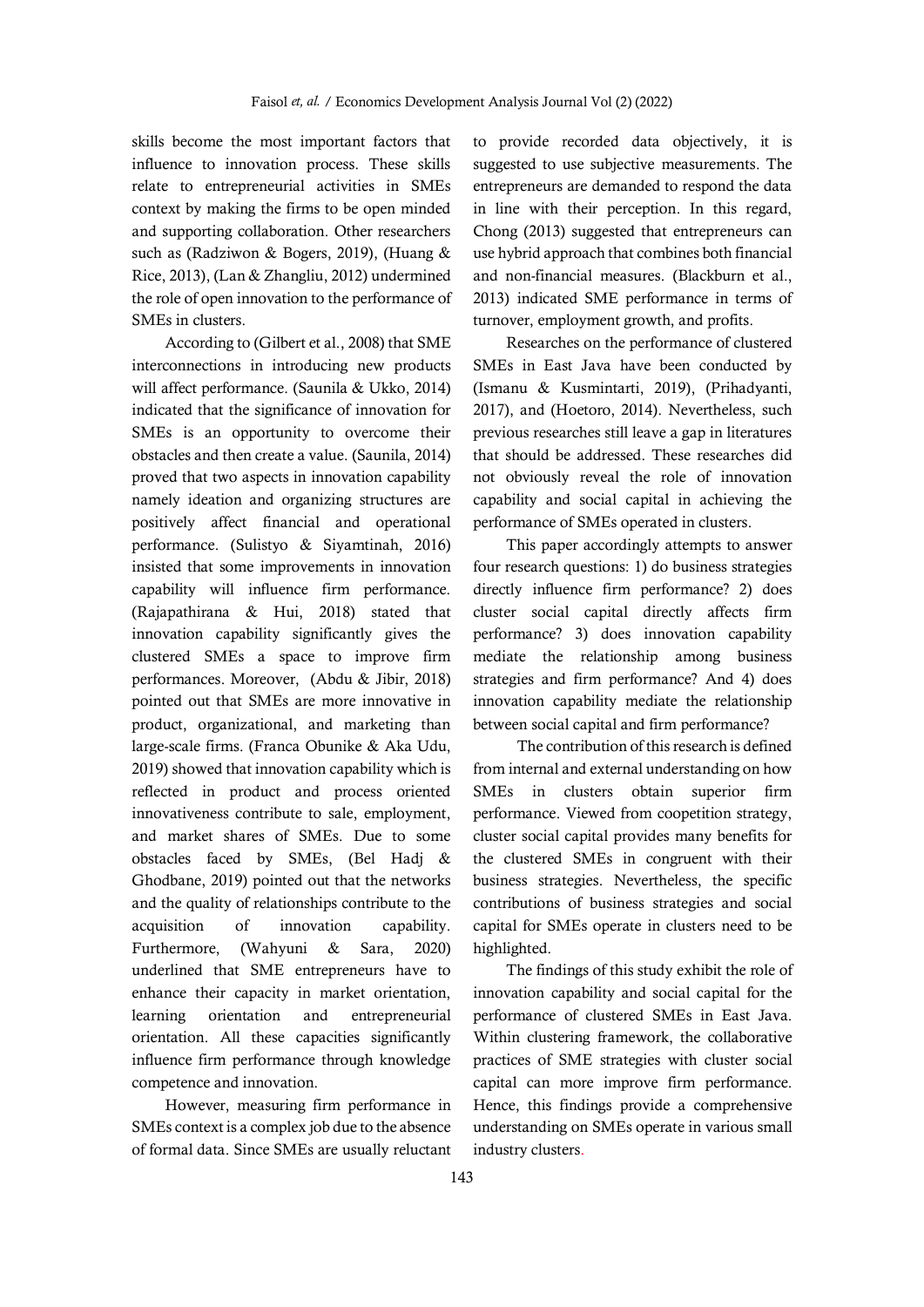This paper begins with the topic of research, the background of study and research gaps that should be addressed. This part is then followed by a section that presents a theoretical base of factors which are contributing to the performance of SMEs operate in small industrial clusters. Accordingly, the research explains the data and research method in hypotheses testing which is followed by a discussion of the results and recommendations. Finally, conclusion and limitation are presented.

#### **RESEARCH METHODS**

This paper attempts to investigate the research questions based on the conceptual model (Figure: 1), that was constructed based on the theory of functional business strategies in SMEs context (Erdem & Erdem, 2011); (Kotey et al., 2013). Cluster social capital is based on (Knorringa, Peter and Staveren, 2005). Meanwhile, innovation capability refers to firm ability in responding innovation and business opportunities. Referring to (Blackburn et al., 2013), firm performance is indicated by the growth of asset, employment, sale and order which are subjectively asked to the respondents.





Based on Figure 1, it is known that SMEs in clusters activate functional business strategies. In this regards finance, marketing, human resource management (HRM), and production strategies are expected to directly influence the

performance (Tullao et al., 2018). Therefore, the first hypothesis can be stated as follows:

*H1. Business strategies directly influence firm performance.*

Together with their own business strategies, SMEs in clusters also need to cooperate. They realize that making a network and collaborative actions with other firms and related institutions are important in achieving firm performance. Therefore, utilizing cluster social capital becomes the best choice. (Kim & Shim, 2018) stated that creating social capital positively implicates enhance competitiveness of SMEs. Other researches such as (Felzensztein et al., 2019), (Ozigi, 2018), (Hoq et al., 2017), and (Staber, 2007) undermined the role of social capital for SMEs operate in clusters. Hence, the second hypothesis can be formulated as follows: *H2. Social capital directly contributes to the performance of SMEs*.

SMEs operate in clusters need to augment innovation capability for improving performance. (Bel Hadj & Ghodbane, 2019) proved that innovation performance are dependent on networks and the quality of relationships. (Maldonado-Guzmán et al., 2019) stated that enhancing innovation capability is important for SMEs as it can improve performance. (Saunila, 2014) pointed out that innovation capability will influence financial and operational performance. Therefore, it is expected that the function of innovation capability for SMEs in clusters play a mediating role for this collaborative strategy to performance. Departed from this, the last two hypotheses are presented as follows:

*H3. Innovation capability positively mediates business strategies to firm performance.* 

*H4. Innovation capability positively mediates social capital to firm performance.*

By using multi-stage sampling, this research obtained 98 SME owners as respondents. The data were collected by distributing questionnaires to clusters in East Java, Indonesia which consist of two parts namely questions related the respondents'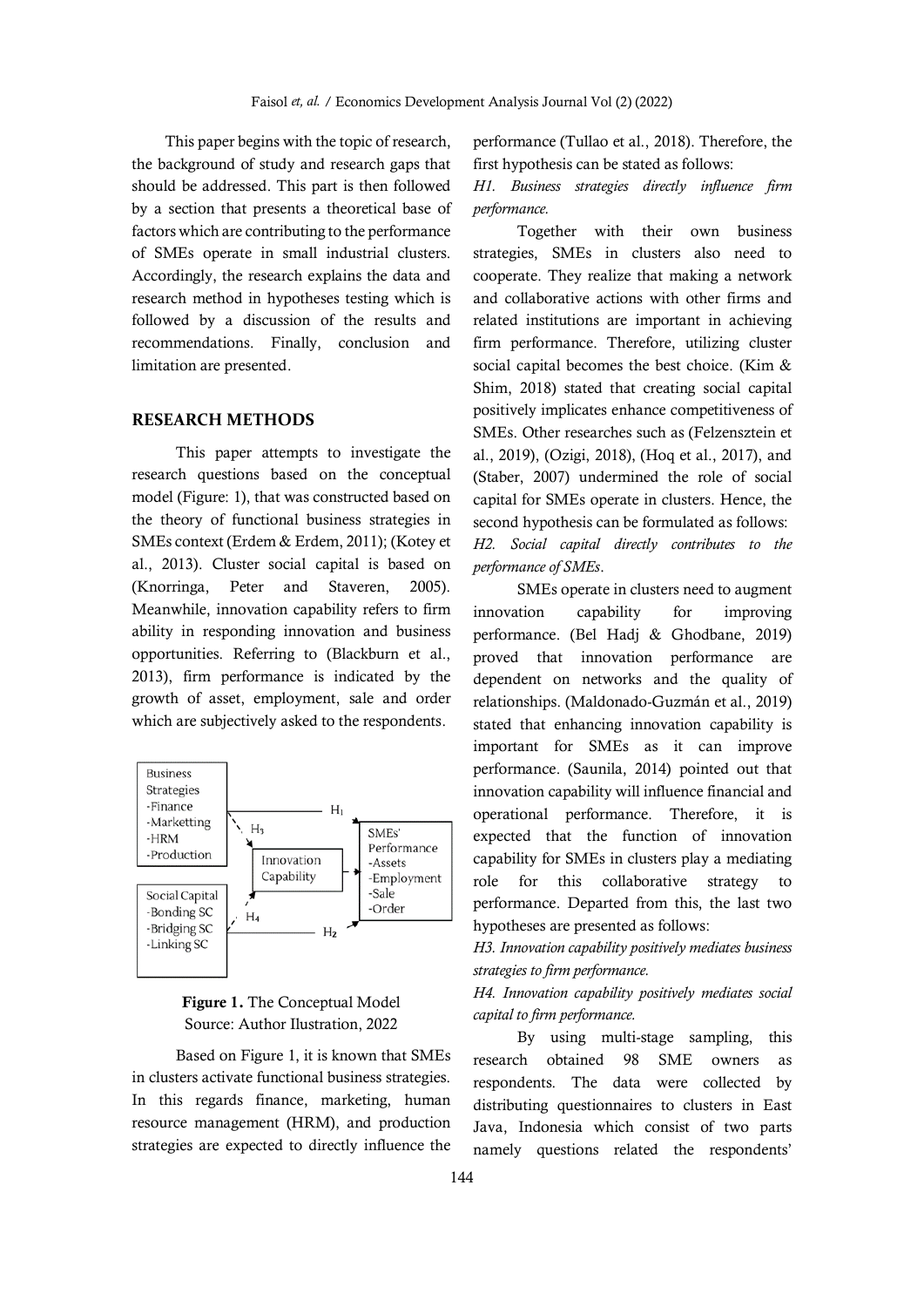characteristics and the main variables. These characteristics can be seen in Table 1 below:

**Table 1.** The profile of respondents

| <b>Regions</b> | <b>Clusters</b>             | $n = 98$ |
|----------------|-----------------------------|----------|
| Madura         | Batik handicraft            | 16       |
| Mojokerto      | Leather shoes               | 15       |
| Sidoario       | Leather Bag and             | 20       |
|                | accessories                 |          |
| Pasuruan       | Furniture                   | 15       |
| Malang         | Food processing             | 17       |
|                | Ceramic Processing          | 15       |
|                | Source: Data Processed 2020 |          |

|  |  |  |  | Table 2. The profile of respondents |
|--|--|--|--|-------------------------------------|
|--|--|--|--|-------------------------------------|

| Category                             | Frequency | $\frac{0}{0}$ |
|--------------------------------------|-----------|---------------|
| <b>Gender of Entrepreneurs</b>       |           |               |
| Male                                 | 64        | 65.31         |
| Female                               | 34        | 34.69         |
| <i>Periods of Firm establishment</i> |           |               |
| 1982-1990                            | 12        | 12.25         |
| 1992-2000                            | 28        | 28.57         |
| 200-2010                             | 35        | 35.71         |
| 2011-2020                            | 23        | 23.47         |
| Number employees                     |           |               |
| 1-4 (micro enterprises)              | 39        | 39.80         |
| 5-19 (small enterprises)             | 45        | 45.92         |
| 20-99 (medium enterprises)           | 14        | 14.28         |
|                                      |           |               |

Source: Data Processed 2020

Table 1a and 1b display that the firms are distributed in shoes, furniture, batik handicraft, leather bags, food processing, and ceramic clusters which are located in selected regions of Madura, Mojokerto, Sidoarjo, Pasuruan, and Malang cities. The data showed that male entrepreneurs (65.31%) dominate the business than female entrepreneurs (34.69% for female). Around 85.72% of the entrepreneurs operate micro and small enterprises (MSEs), whereas 14.28% entrepreneurs manage medium enterprises (ME). Table 3 show the model constructs for this research, By using 5-Likert's scale, the respondents can choose  $1 =$  strongly disagree,  $2 =$  disagree,  $3 =$  neutral,  $4 =$  agree, and 5 = strongly agree for replying the questions presented in Table 3:

| Table 3. Items of indicators                                         |  |  |  |
|----------------------------------------------------------------------|--|--|--|
| <b>Business Strategies (BS)</b>                                      |  |  |  |
| Finance                                                              |  |  |  |
| FBS01 - I search the cheapest sources of capital                     |  |  |  |
| FBS02 - I reserve part of profit for working capital                 |  |  |  |
| FBS03 - I use production cost efficiently                            |  |  |  |
| FBS04 - I allow customers to make debt                               |  |  |  |
| Marketing                                                            |  |  |  |
| $MBS01 - I$ utilize direct selling                                   |  |  |  |
| MBS02 - I also use online selling                                    |  |  |  |
| MBS03 - I ask customers' opinion on my product                       |  |  |  |
| MBS04 - I respond customers' complaint                               |  |  |  |
| Human Resource                                                       |  |  |  |
| HMBS01 - I involve the workers in decision making                    |  |  |  |
| HMBS02 - I evaluate workers' performance                             |  |  |  |
| HMBS03 - I provide incentive for my workers                          |  |  |  |
| HMBS04 - I provide special training for my workers                   |  |  |  |
| Production                                                           |  |  |  |
| PBS01 - I prioritize the quality of products                         |  |  |  |
| PBS02 - I anticipate customers' taste                                |  |  |  |
| PBS03 - I renew working equipment<br>PBS04 - I renew working methods |  |  |  |
| Social Capital (SC)                                                  |  |  |  |
| Bonding                                                              |  |  |  |
| BoSC01 - My family supports my business                              |  |  |  |
| BoSC02 - I employ my family to support the business                  |  |  |  |
| BoSC03 - Family helps to solve my problems                           |  |  |  |
| <b>Bridging</b>                                                      |  |  |  |
| BSC01 - Among the entrepreneurs, we help each other                  |  |  |  |
| BSC02 - My friends can be trusted                                    |  |  |  |
| BSC03 - The network of entrepreneurs are effective                   |  |  |  |
| Linking                                                              |  |  |  |
| LSC01 - Government policy makes easy the business                    |  |  |  |
| LSC02 - Government provides production techniques                    |  |  |  |
| LSC03 - Government's supports are suitable with                      |  |  |  |
| firms                                                                |  |  |  |
| <b>Innovation Capability (IC)</b>                                    |  |  |  |
| IC01 - I always produce new model of product                         |  |  |  |
| IC02 - I follow the development of technology                        |  |  |  |
| IC03 - I work with high flexibility                                  |  |  |  |
| IC04 - I always follow the change of customer's taste                |  |  |  |
| <b>Firm Performance (FP)</b>                                         |  |  |  |
| $FP01 - My$ assets increase more than previous years                 |  |  |  |
| FP02 - My workers increase more this year                            |  |  |  |
| FP03 - The orders of product increase more this year                 |  |  |  |
| FP04 - Final sale increases more this year                           |  |  |  |
| Source: Data Processed 2020                                          |  |  |  |
|                                                                      |  |  |  |

In order to measure the validity of indicators, this research uses SmartPLS 3.1.8. This research then measures Cronbach's alpha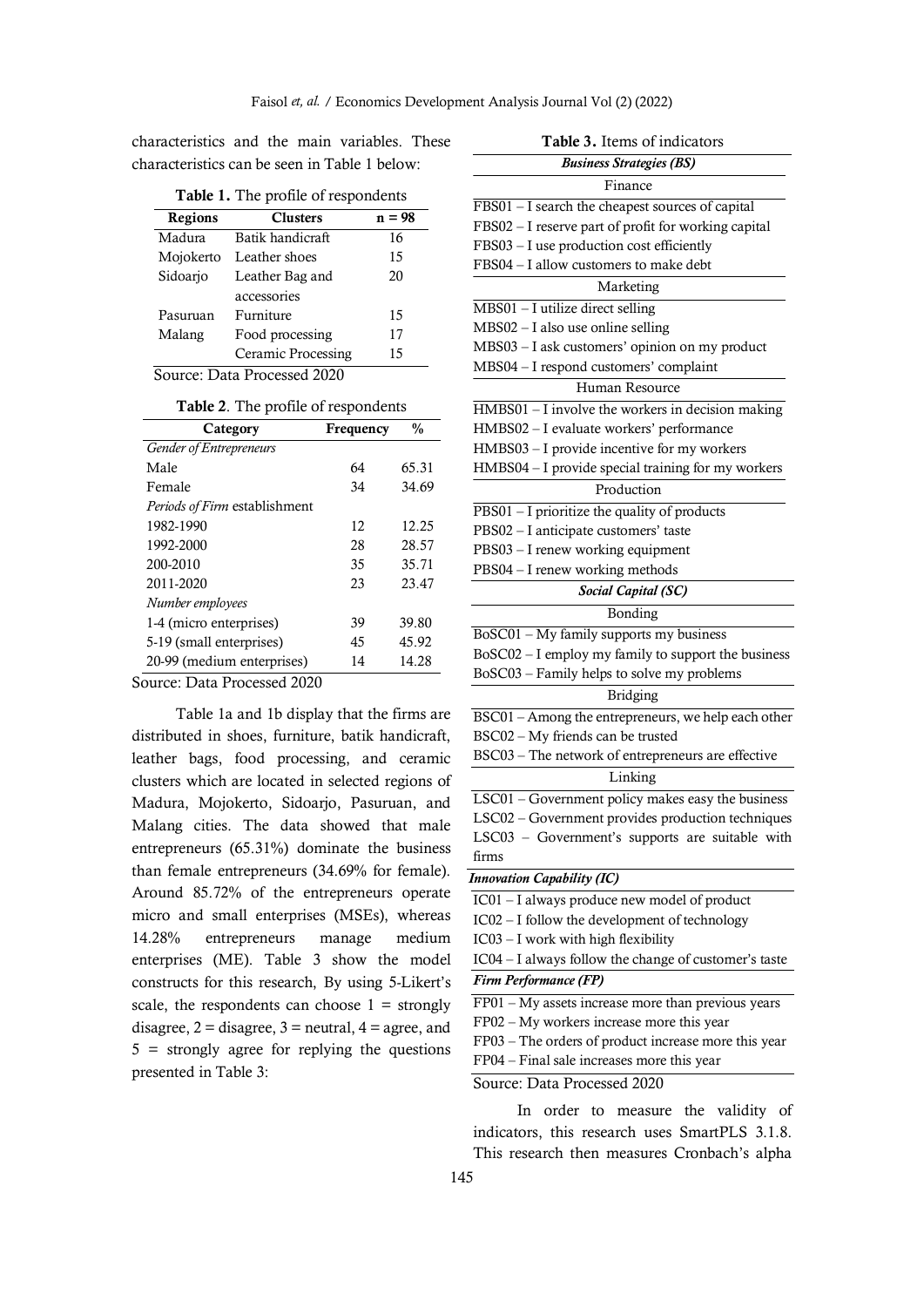$(\alpha)$ , composite reliability (CR), average extracted variance (AVE) and loading factors (λ). Table 4 presents the initial constructs of model as follows:

**Table 4.** The Initial Constructs of Model

| <b>Constructs</b> | α     | <b>CR</b> | <b>AVE</b> | λ     |
|-------------------|-------|-----------|------------|-------|
| FP                | 0.891 | 0.925     | 0.755      |       |
| FP01              |       |           |            | 0.911 |
| FP <sub>02</sub>  |       |           |            | 0.806 |
| FP <sub>03</sub>  |       |           |            | 0.879 |
| FP <sub>04</sub>  |       |           |            | 0.877 |
| IC                | 0.793 | 0.862     | 0.616      |       |
| IC01              |       |           |            | 0.593 |
| IC <sub>02</sub>  |       |           |            | 0.831 |
| IC <sub>03</sub>  |       |           |            | 0.920 |
| IC <sub>04</sub>  |       |           |            | 0.759 |
| <b>BS</b>         | 0.810 | 0.849     | 0.280      |       |
| Finance           | 0.528 | 0.722     | 0.422      |       |
| FBS01             |       |           |            | 0.612 |
| <b>FBS02</b>      |       |           |            | 0.807 |
| FBS03             |       |           |            | 0.771 |
| FBS04             |       |           |            | 0.261 |
| <b>Marketing</b>  | 0.607 | 0.755     | 0.484      |       |
| MBS01             |       |           |            | 0.597 |
| MBS02             |       |           |            | 0.370 |
| MBS03             |       |           |            | 0.848 |
| MBS04             |       |           |            | 0.852 |
| <b>HRM</b>        | 0.729 | 0.831     | 0.553      |       |
| HMBS01            |       |           |            | 0.698 |
| HMBS02            |       |           |            | 0.759 |
| HMBS03            |       |           |            | 0.836 |
| HMBS04            |       |           |            | 0.671 |
| Production        | 0.524 | 0.734     | 0.415      |       |
| PBS01             |       |           |            | 0.658 |
| PBS <sub>02</sub> |       |           |            | 0.764 |
| PBS03             |       |           |            | 0.464 |
| PBS <sub>04</sub> |       |           |            | 0.653 |
| SC                | 0.740 | 0.813     | 0.330      |       |
| <b>Bonding</b>    | 0.709 | 0.837     | 0.632      |       |
| BoSC01            |       |           |            | 0.832 |
| BoSC02            |       |           |            | 0.776 |
| BoSC03            |       |           |            | 0.775 |
| Bridging          | 0.759 | 0.861     | 0.673      |       |
| BSC01             |       |           |            | 0.826 |
| BSC <sub>02</sub> |       |           |            | 0.794 |
| BSC03             |       |           |            | 0.841 |
| Linking           | 0.899 | 0.937     | 0.831      |       |
| LSC01             |       |           |            | 0.910 |
| LSC02             |       |           |            | 0.921 |
| LSC03             |       |           |            | 0.904 |

Source: Data Processed, 2020

### **RESULTS AND DISCUSSION**

First of all, we need to do a validity and reliability of indicators. After eliminating some irrelevant indicators, the constructs satisfy the values of α, CR, AVE, and  $λ$  as suggested by (Joseph F. Hair Jr., G. Tomas, M. Hult, Christian M. Ringle, 2014). They recommended that the cut off for  $α$ , AVE, and CR are more than 0.6, whereas for  $\lambda$  is more than 0.5. The measurements of indicators are depicted in Figure 2 below.



## **Figure 2.** The research models Source: Data Processed, 2020

Figure 2 displays that marketing, human resource management (HRM), and production are a part of business strategies applied by SMEs operate in industry clusters. Meanwhile, bridging and linking social capital are employed for the advance of firm performance. The presence of innovation capability then mediates business strategies and social capital to firm performance.

**Table5.** Hypotheses testing

| Category                          | B                        | Mean     | SD   | Р.<br>values | н.<br><b>Results</b> |
|-----------------------------------|--------------------------|----------|------|--------------|----------------------|
| $BS = > FP$                       |                          | $-0.046$ | 0.10 | 0.682        | Rejecte              |
|                                   | 0.04                     |          | 6    |              | d                    |
|                                   | 3                        |          |      |              |                      |
| $SC = > FP$                       | 0.34                     | 0.351    | 0.09 | 0.000        | Accepte              |
|                                   | 3                        |          |      |              | d                    |
| $BC \Rightarrow BC \Rightarrow$   | 0.15                     | 0.160    | 0.07 | 0.026        | Accepte              |
| FP                                |                          |          |      |              | d                    |
| $SC \Rightarrow IC \Rightarrow F$ | 0.01                     | 0.015    | 0.03 | 0.678        | Rejecte              |
| P                                 | 6                        |          | 9    |              | d                    |
| $\sim$<br>$\blacksquare$          | $\overline{\phantom{0}}$ | 1.0000   |      |              |                      |

Source: Data Processed 2020.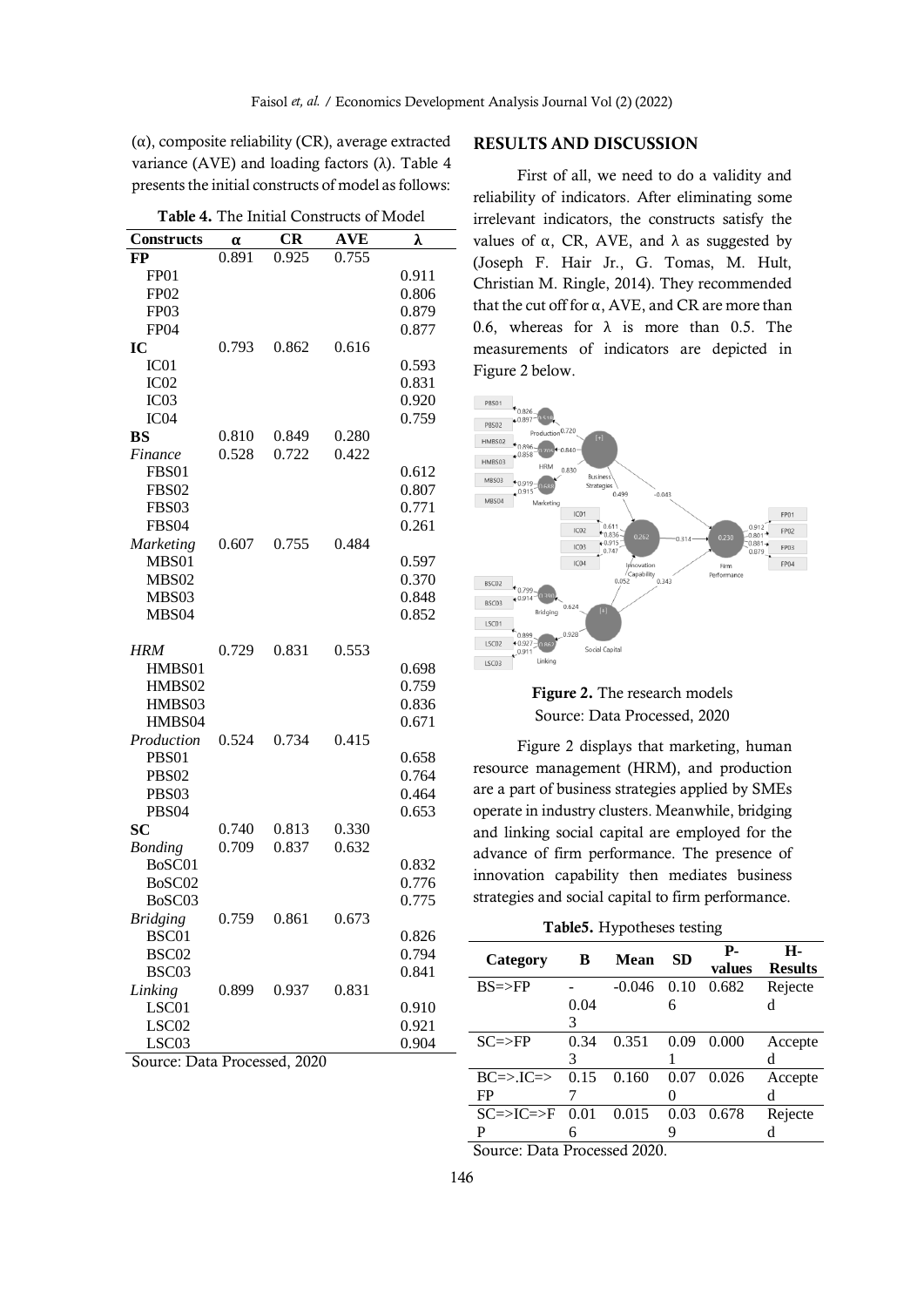Table 4 shows that business strategies do not directly influence firm performance. As such hypothesis H1 is not supported. Public perception commonly signifies the positive relationship on business strategies to performance. Nevertheless, this study provides insignificant result for the direct relationship between business strategies and performance.

On another side, by forming bridging and linking social capital SME entrepreneurs in clusters can improve firm performance. The results show that cluster social capital directly contributes to performance ( $β = 0.343$ ;  $ρ$ -value = 0.000). Therefore, hypothesis H2 is accepted.

Concerning to innovation capability, the result clearly shows its role as mediating variable. Innovation capability significantly mediates business strategies to firm performance ( $\beta$  = 0.157;  $\rho$ -value = 0.026).

In this regards, marketing, human resource management, and production strategies contribute to achieve thiscapability. Hence, hypothesis H3 is accepted.

However, innovation capability does not mediate social capital to performance. Its effect to performance is direct. As such, hypothesis H4 is not supported.

This study describes SMEs operate in small industry clusters and provides empirical results demonstrating that social capital directly influences firm performance. The data also reveal that innovation capability is able to mediate the relationship between business strategies and firm performance. By taking various clusters in East Java, this study provides different angle of view to comprehend the dynamics of SME clusters.

By understanding this dynamic, it is known that business strategies do not directly affect SMEs performance. Contrarily with common view on this effect, SMEs operate in clusters actually cannot utilize their own business strategies to influence the performance directly. Their strategic effects to firm performance must be mediated by innovation capability.

The presence of innovation capability factually creates different benefits for such clustered SMEs. Innovation capability only provides significant effects for mediating business strategies to performance. Although the notion of cluster is usually directed to large industry, this study supports an argument on the role of innovation capability to the performance of SMEs operate in small industry clusters. This research is also in line with the result given by (Maldonado-Guzmán et al., 2019); (Kafetzopoulos et al., 2020); (Herlinawati & Machmud, 2020); (Ahmed et al., 2020); (Alam & Adeyinka, 2021); (Faisol., Astuti, P., Winarko, 2021). They have proved that innovation in product, process, marketing and management significantly and positively influences the business performance of SMEs.

A direct effect to the performance will be obtained if SMEs utilize cluster social capital. By making bridging and linking social capital, the capitals directly contribute to firm performance. Since the business dynamics develop, making business networks among SMEs and relationship with local government effectively contribute to firm performance. This study supports the previous arguments that by constructing social networks, the capital will direct SMEs to boost performance (Boohene et al., 2019); (Appiah-Gyimah & Boohene, 2018); (Agyapong et al., 2017); (Pratono & Mahmood, 2015); (Faisol, 2017). A special attention is paid to (Boohene et al., 2019) that stressed on the moderating role of emotional intelligence for the relationship between social capital and firm performance.

Therefore, if SME entrepreneurs want to improve firm performance, they have to augment their capability in innovation. Some improvements might be made in product, methods, and services that are demanded by customers. Firm strategies in production, human resource management, and marketing can contribute to strengthen this capability although in limited patterns caused by SMEs' obstacles when the entrepreneurs try to find what to sell and how to produce economically. (Sharma, 2014) pointed out that there are six aspects to observe SME innovations, namely; 1) product innovation, 2) process innovation, 3) product quality and standardization, 4) efficient use of inputs, 5) alternative materials, and 6) new production machines.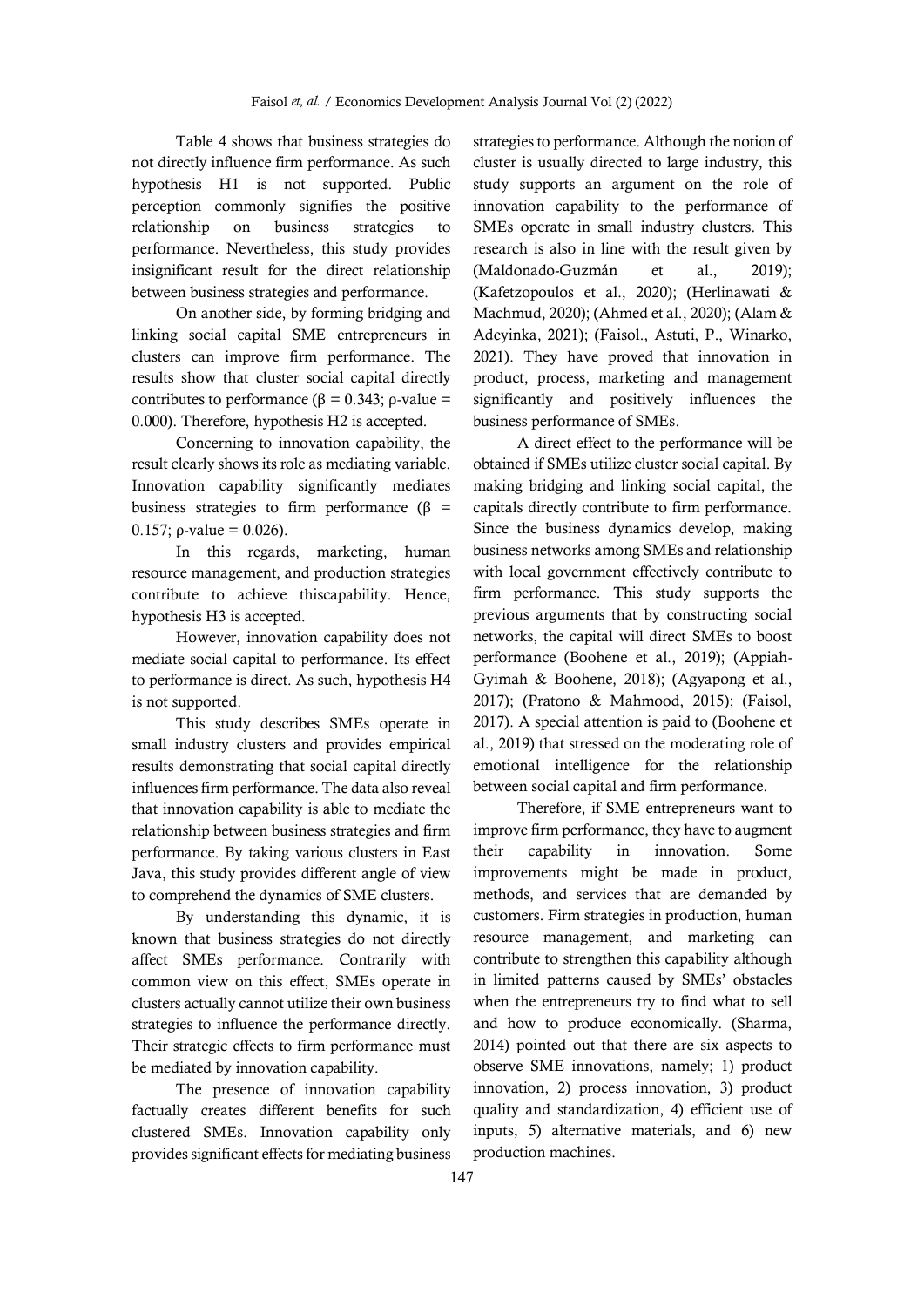Meanwhile, social capital which is reflected by bridging and linking social capital cannot improve SME's innovation capability and consequently this capability does not mediate the relationship between social capital and performance. As have been discussed above, these effects of social capital are direct to firm performance.

This research obviously provides new insights for SMEs operate in small industry clusters. For instance, by understanding the mediating effects given by innovation capability, the entrepreneurs can more effectively formulate some appropriate strategies in order to augment this capability. The results of study reveal that improvement in human resource management, production, and marketing strategies will enlarge the firm's capability in innovation. Due to great heterogeneity in orientation and capabilities, (Shapira et al., 2011) emphasized that not all SMEs are innovative.

In concordance with their own strategies, the entrepreneurs can also utilize cluster social capital which is intended to improve firm performance. The research shows that social capital directly affects performance. In this context, the entrepreneurs create business networks among SMEs and relationship with local government. The benefits of social capital do not affect innovation capability, but this capital directly improve performance. This study supports (Knorringa, Peter and Staveren, 2005) that during the phases of industrialization, bridging and linking social capital are important in utilizing economic resources. These capitals help SMEs to more develop and integrate into a widely connection of supply chains.

Therefore, this study suggests SMEs to collaborate their own social capital strategies when they are doing business through clustering. This strategy is expected to achieve superior firm performance. In this regard, although business strategies cannot directly affect performance, but the strategies contribute to augment innovation capability. Meanwhile, social capital provides significant affect to firm performance directly. In line with (Patrick, 2017); (Ngo et al., 2020); (Analia et al., 2020); (Ha, 2021); (Tarighi et al.,

2022) they are argued that cooperation among SMEs in clusters can raise their productivity, innovativeness and profitability.

Here, it is clearly shown that efforts to develop SMEs are influenced by internal and external factors. The efforts cannot simply rely on internal factors such as on SMEs' business strategies and innovation capability for obtaining firm performance. Nevertheless, external factors such as utilizing social capital also provides certain benefits for SMEs performance.

Theoretically, this study implicates to incorporate social capital into local and regional development. During industrialization phases, social capital enables people to participate and consolidate development resources. Making networking, for instance, will benefit to optimize the resources which are needed in economic development. As such, this study academically provides some insights and contributes to development and industrial economics especially that relates to the improvement of small industry clusters.

This study practically implicates to policy makers that efforts in developing SMEs can be approached by SME clustering. Many development programs that are delivered to the SME clusters will strengthen the utilization of social capital, and thus, these programs can improve firm performance. Therefore, local governments have to facilitate SMEs clusters with collaborations and productive networks that help SMEs to enhance their competitiveness either locally or globally.

#### **CONCLUSION**

One of the objectives of SME clustering is to improve firm performance. Within the clusters, SMEs apply their own strategies and in the same time they also employ cluster social capital for obtaining high performance. The research that focuses on SMEs operate in various clusters in East Java obviously reveals this objective. The research also clearly exhibits the specific role of innovation capability in affecting firm performance. Basically, innovation capability are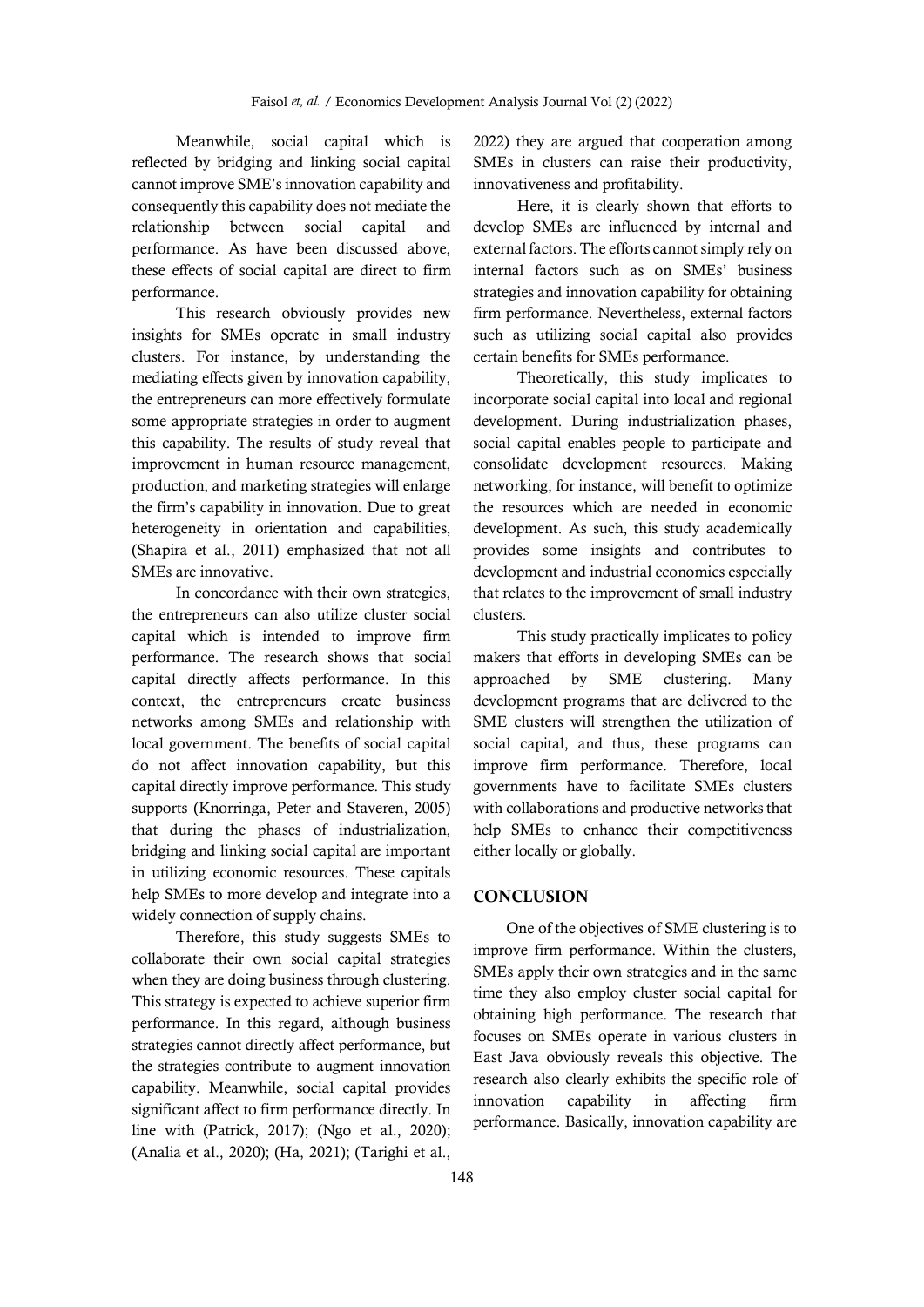considered merely intermediates business strategy to performance.

In the same time, the benefits of social capital enable the clustered SMEsto improve firm performance directly. In this sense, the clustered SMEs can build *bridging* and *linking* social capital. While SMEs in the clusters create business networks among them, they also need to form close relationship with other institutions such as other firms, financial institutions, organizations, and local governments. Since business strategies in SMEs context are specified as unstructured, flexible, and incremental the firms can strengthen their strategies by utilizing cluster social capital.

Therefore, this study recommends SMEs in clusters to collaborate their own strategies with cluster social capital in enhancing firm performance. The role of innovation capability is becoming as an intermediating variable for the relationship between business strategies and performance, while social capital directly contributes to firm performance.

Two limitations might be found in this study. *First*, the research more focus on small industry clusters rather than big clusters. A researchs that focuses on big industry clusters is needed in order to scrutinize more deeply whether or not social capital plays a different function for cluster development. And *second*, due to some obstacles in obtaining the data given by clustered SMEs, this research employed the data subjectively. It means that the data are based on the subjective perception of respondents in replying the questionnaires.

Therefore, we recommend further research to replicate this study on large industry clusters. It is expected that the interplay between corporate strategies and social capital to performance will explain different result for the development of industry clusters. In doing so, we also suggest using objective data for achieving the targeted measurements more precisely.

#### **REFERENCES**

Abdu, M., & Jibir, A. (2018). Determinants of firms innovation in Nigeria. *Kasetsart Journal of Social Sciences*, *39*(3), 448–456. https://doi.org/10.1016 /j.kjss.2017.07.006

- Agyapong, F. O., Agyapong, A., & Poku, K. (2017). Nexus between social capital and performance of micro and small firms in an emerging economy: The mediating role of innovation. *Cogent Business and Management*, *4*(1), 1–20. https://doi.org/10.1080/23311975.2017.13097 84
- Ahmed, W., Najmi, A., & Ikram, M. (2020). Steering firm performance through innovative capabilities: A contingency approach to innovation management. *Technology in Society*, *63*(February), 101385. https://doi.org/10.1016/j.techsoc.2020.101385
- Ahn, S. Y., & Kim, S. H. (2017). What makes firms innovative? The role of social capital in corporate innovation. *Sustainability (Switzerland)*, *9*(9), 1– 13. https://doi.org/10.3390/su9091564
- Alam, K., & Adeyinka, A. A. (2021). Does innovation stimulate performance? The case of small and medium enterprises in regional Australia. *Australian Economic Papers*, *60*(3), 496–519. https://doi.org/10.1111/1467-8454.12216
- Analia, D., Syaukat, Y., Fauzi, A., & Rustiadi, E. (2020). The impact of social capital on the performance of small micro enterprises. *Jurnal Ekonomi Malaysia*, *54*(1), 81–96. https://doi.org/10.17576/JEM-2020-5401-6
- Antonelli, D., & Taurino, T. (2011). Identifying and exploiting the collaboration factors inside SMEs networks. *International Journal of Networking and Virtual Organisations*, *9*(4), 382–402. https://doi.org/10.1504/IJNVO.2011.043805
- Appiah-Gyimah, R., & Boohene, R. (2018). Social capital and SME's performance in the Accra Metropolis , Ghana. *Universities, Entrepreneurship and Enterprise Development in Africa - Conference Proceedings 2018. 13-14 September 2018. Sankt Augustin, Germany.*, 186–201. https://doi.org/10.18418/978-3-96043-071-1
- Bayarçelik, E. B., Taşel, F., & Apak, S. (2014). A Research on Determining Innovation Factors for SMEs. *Procedia - Social and Behavioral Sciences*, *150*, 202–211. https://doi.org/10.1016/j.sbspro.2014.09.032
- Bel Hadj, T., & Ghodbane, A. (2019). What matters most for innovation capability of smes: Structural or cognitive features of networking? *International Journal of Innovation Management*, *23*(7), 1–21. https://doi.org/10.1142/S1363919619500634
- Blackburn, R. A., Hart, M., & Wainwright, T. (2013). Small business performance: business, strategy and owner-manager characteristics. *Journal of Small Business and Enterprise Development*, *20*(1), 8–27.
	- https://doi.org/10.1108/14626001311298394
- Boohene, R., Gyimah, R. A., & Osei, M. B. (2019). Social capital and SME performance: the moderating role of emotional intelligence. *Journal of Entrepreneurship in Emerging Economies*, *12*(1), 79–99. https://doi.org/10.1108/JEEE-10- 2018-0103

Cvetanovic, S., Despotovic, D., & Filipovic, M. (2015).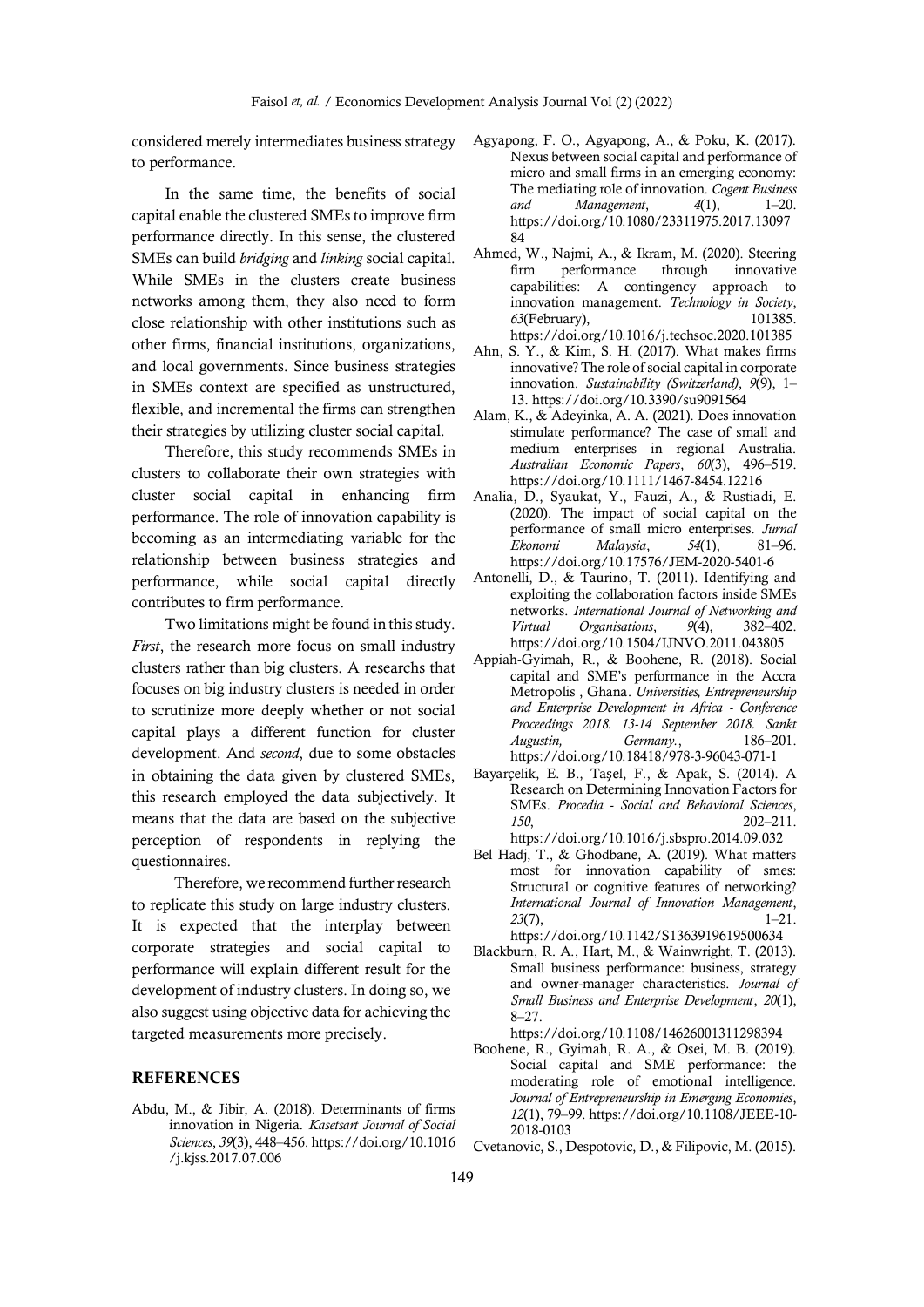The concept of social capital in economic theory. *Ekonomika*, *61*(1), 73–84. https://doi.org/10. 5937/ekonomika1501073c

- Dogan, E. (2017). A strategic approach to innovation. *Pressacademia*, *4*(3), 290–300. https://doi.org/ 10.17261/pressacademia.2017.491
- Donkor, J., Donkor, G. N. A., Kankam-Kwarteng, C., & Aidoo, E. (2018). Innovative capability, strategic goals and financial performance of SMEs in Ghana. *Asia Pacific Journal of Innovation and Entrepreneurship*, *12*(2), 238–254. https://doi.org/10.1108/apjie-10-2017-0033
- Ejdys, J. (2014). *Strategic orientation of small and medium size enterprises*. *19*(4), 346–358.
- Erdem, F., & Erdem, S. (2011). Functional strategies and practices of small and medium-sized family businesses. *International Journal of Islamic and Middle Eastern Finance and Management*, *4*(2), 174–185.

https://doi.org/10.1108/17538391111144506

- Faisol., Astuti, P., Winarko, S. P. (2021). The Role of Technology Usage in Mediating Intellectual Capital on SMEs Performance During the Covid-19 Era. *Etikonomi*, *20*(2), 413–428. https://doi.org/10.15408/etk.v20i2.20172
- Faisol, F. (2017). Islamic Bank Financing and It's Impact on Small Medium Enterprise's Performance. *ETIKONOMI*, *16*(1), 13–24. https://doi.org/10.15408/etk.v16i1.4404
- Felzensztein, C., Deans, K. R., & Dana, L. P. (2019). Small Firms in Regional Clusters: Local Networks and Internationalization in the Southern Hemisphere. *Journal of Small Business Management*, *57*(2), 496–516. https://doi.org/ 10.1111/jsbm.12388
- Filieri, R., & Alguezaui, S. (2014). Structural social capital and innovation. Is knowledge transfer the missing link? *Journal of Knowledge Management*, *18*(4), 728–757. https://doi.org/10.1108/JKM-08-2013-0329
- Franca Obunike, C., & Aka Udu, A. (2019). Technological innovativeness and growth: a study of small scale manufacturing firms in Lagos State. *Economics of Development*, *17*(4), 39– 53. https://doi.org/10.21511/ed.17(4).2018.05
- Franco, M., & Esteves, L. (2020). Inter-clustering as a network of knowledge and learning: Multiple case studies. *Journal of Innovation and Knowledge*, *5*(1), 39–49. https://doi.org/10.1016/j.jik. 2018.11.001
- Gilbert, B. A., McDougall, P. P., & Audretsch, D. B. (2008). Clusters, knowledge spillovers and new venture performance: An empirical examination. *Journal of Business Venturing*, *23*(4), 405–422. https://doi.org/10.1016/j.jbusvent.2007.04.003
- Gudda, P., Bwisa, H. M., & Kihoro, J. M. (2013). Effect of Clustering and Collaboration on Product Innovativeness: The Case of Manufacturing Small and Medium Enterprises (SMEs) in Kenya. *International Journal of Academic Research in Business and Social Sciences*, *3*(7), 42–55. https://doi.org/10.6007/ijarbss/v3 i7/8
- Ha, M. T. (2021). Social capital and firm operational performance: The mediating roles of knowledge sharing. *Cogent Business and Management*, *8*(1). https://doi.org/10.1080/23311975.2021.19732 37
- Herlinawati, E., & Machmud, A. (2020). The effect of innovation on increasing business performance of SMEs in Indonesia. *WSEAS Transactions on Business and Economics*, *17*, 51–57. https://doi.org/10.37394/23207.2020.17.7
- Hjerppe, R. (2003). Social Capital and Economic Growth Revisited. In *Discussion Papers*.
- Hoetoro, A. (2014). Cooperation and competition among clustered MSEs in East Java. *Gadjah Mada International Journal of Business*, *16*(3), 275– 293. https://doi.org/10.22146/gamaijb.5660
- Hoq, M. Z., Wirba, A. V., & Baig, A. (2017). Social Capital and Small Medium Enterprise (SME) Performance: An Exploratory Study. *International Journal of Novel Research in Marketing Management and Economics*, *4*(1), 33–39.
- Hossain, M., & Kauranen, I. (2016). Open innovation in SMEs: a systematic literature review. *Journal of Strategy and Management*, *9*(1), 58–73. https://doi.org/10.1108/JSMA-08-2014-0072
- Huang, F., & Rice, J. (2013). Does open innovation work better in regional clusters? *Australasian Journal of Regional Studies*, *19*(1), 85–120. https://doi.org/10.1016/j.entcom.2014.08.002
- Ismanu, S., & Kusmintarti, A. (2019). Innovation and Firm Performance of Small and Medium Enterprises. *Review of Integrative Business and Economics Research*, *8*(2), 312-.
- Jalali, M., Jalali, F., Shamsodin, R., Dadbeh, F., & Sharifi, S. (2013). The Role of Social Capital and Innovation in SMEs ' Success : A Partial Least Squares Approach. *Journal of Basic and Applied Scientific Research*, *3*(4), 515–522.
- Jankowska, B. (2013). Coopetition As an Attribute of Clusters Fostering Innovativeness of Enterprises – the Case of One Creative Cluster. *International Journal of Business and Management Studies*, *5*(1), 69–80.
- Joseph F. Hair Jr., G. Tomas, M. Hult, Christian M. Ringle, and M. S. (2014). A primer on partial least squares structural equation modeling (PLS-SEM). In *International Journal of Research & Method in Education*. https://doi.org/10.1080/ 1743727x.2015.1005806
- Kafetzopoulos, D., Psomas, E., & Skalkos, D. (2020). Innovation dimensions and business performance under environmental uncertainty. *European Journal of Innovation Management*, *23*(5), 856–876. https://doi.org/10.1108/EJIM-07- 2019-0197
- Kim, N., & Shim, C. (2018). Social capital, knowledge sharing and innovation of small- and mediumsized enterprises in a tourism cluster. *International Journal of Contemporary Hospitality Management*, *30*(6), 2417–2437. https://doi.org/10.1108 /IJCHM-07-2016-0392
- Knorringa, Peter and Staveren, I. van. (2005). *Social capital for industrial development: operationalizing the*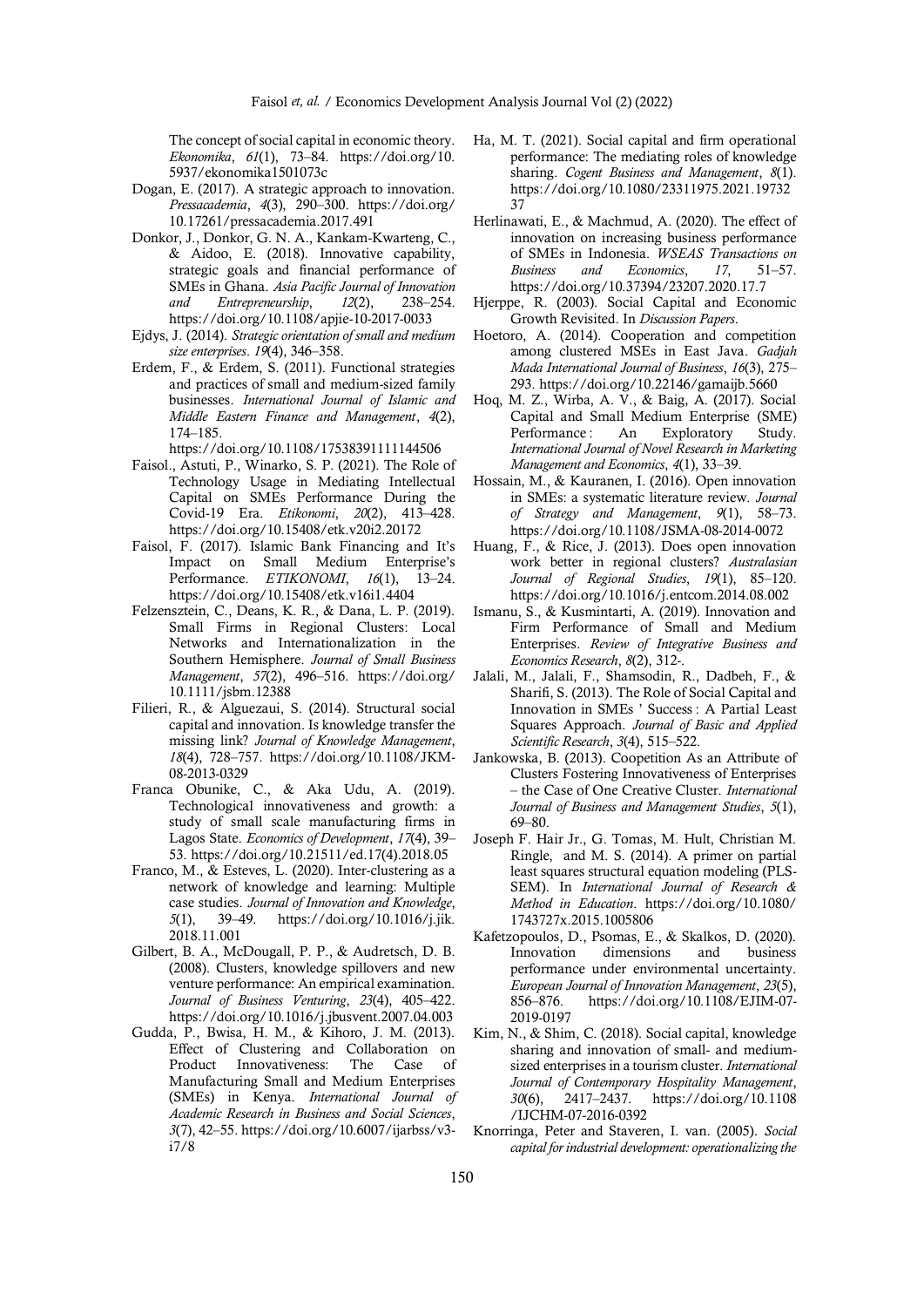*concept*. 24. http://repub.eur.nl/pub/21665/ \_social\_capital.pdf

- Kotey, B., Sharma, B., & Gao, K. (2013). The Configuration of Entrepreneurial Strategy in Chinese Small Textile Manufacturing Firms. *Journal of New Business Ideas & Trends*, *11*(1), 1–19. http://search.ebscohost.com/login.aspx?direct =true&db=bth&AN=89521275&site=ehost-live
- Lan, W., & Zhangliu, W. (2012). Research on Interactive Learning , Knowledge Sharing and Collective Innovation in SMEs Cluster. *International Journal of Innovation, Management and Technolog*, *3*(1), 1–6.
- Madhoushi, M., Sadati, A., & Delavari, H. (2011). Entrepreneurial Orientation and Innovation Performance: The Mediating Role of Knowledge Management. *Asian Journal of Business Management*, *3*(4), 310–316.
- Maldonado-Guzmán, G., Garza-Reyes, J. A., Pinzón-Castro, S. Y., & Kumar, V. (2019). Innovation capabilities and performance: are they truly linked in SMEs? *International Journal of Innovation Science*, *11*(1), 48–62. https://doi.org/10.1108/ IJIS-12-2017-0139
- Miller, N. J., Besser, T., & Malshe, A. (2007). Strategic networking among small businesses in small US communities. *International Small Business Journal*, *25*(6), 631–664. https://doi.org/10.1177/026 6242607082525
- Ngo, C., Nguyen, Q. L. H. T. T., & Nguyen, P. T. (2020). Social capital and corporate performance: Evidence from state capital enterprises in Vietnam. *Journal of Asian Finance, Economics and Business*, *7*(6), 409–416. https://doi.org/10.13106/JAFEB.2020.VOL7. NO6.409
- Nishikant Singh, P. K. (2016). Understanding Social Capital. *Social Science Spectrum*, *2*(4), 275–280. https://doi.org/10.1002/9781119207993.ch6
- Nwachuku, C., Chladkova, H., & Fadeyi, O. (2017). Strategy Formulation Process and Innovation Performance Nexus. *International Journal for Quality Research*, *12*(1), 147–164.
- Ozigi, O. (2018). Social Capital and Financial Performance of Small and Medium Scale Enterprises Akademia Baru Journal of Advanced Research in Business Social Capital and Financial Performance of Small and Medium Scale Enterprises. *Journal of Advanced Research in Business and Management Studies*, *10*(January), 18– 27.
- Pagani, J. M. C. R. N. (2016). *case of the wood industry in Oberá , Argentina*.
- Paiva, T., Domingues, C., Farinha, L., & Ranga, M. (2020). The Role of Clusters in the Smart Specialisation Process: The Case of Inovcluster in Portugal. *Studies on Entrepreneurship, Structural Change and Industrial Dynamics*, 147–158. https://doi.org/10.1007/978-3-030-47697-7\_9
- Patrick, G. (2017). Clustering and Product Innovativeness: A Literature Review of Small and Medium-Sized Enterprises (SMEs) in Kenya. *International Journal of Academic Research*

*in Economics and Management Sciences*, *6*(4). https://doi.org/10.6007/ijarems/v6-i4/3499

- Pratono, A. H., & Mahmood, R. (2015). Entrepreneurial orientation and firm performance: How can micro, small and medium-sized enterprises survive environmental turbulence? *Pacific Science Review B: Humanities and Social Sciences*, *1*(2), 85–91. https://doi.org/10.1016/j.psrb.2016.05.003
- Price, D. P., Stoica, M., & Boncella, R. J. (2013). The relationship between innovation, knowledge, and performance in family and non-family firms: an analysis of SMEs. *Journal of Innovation and Entrepreneurship*, *2*(1), 14. https://doi.org/10. 1186/2192-5372-2-14
- Prihadyanti, D. (2017). Critical Success Factors to Develop an Innovative Learning-Cluster: Empirical Analysis of Footwear Industrial Cluster in East Java. *Jurnal Manajemen Teknologi*, *16*(2), 108–123.
- Radziwon, A., & Bogers, M. (2019). Open innovation in SMEs: Exploring inter-organizational relationships in an ecosystem. *Technological Forecasting and Social Change*, *146*(April), 573– 587.
- https://doi.org/10.1016/j.techfore.2018.04.021
- Rajapathirana, R. P. J., & Hui, Y. (2018). Relationship between innovation capability, innovation type, and firm performance. *Journal of Innovation and Knowledge*, *3*(1), 44–55. https://doi.org/10. 1016/j.jik.2017.06.002
- Rezazadeh, A. (2017). The contribution of business model innovation to collaborative entrepreneurship between SMEs: A review and avenues for further research. *International Journal of Business and Globalisation*, *18*(1), 112–129. https://doi.org/10.1504/IJBG.2017.081028
- Sara Foghani, Batiah Mahadi, R. O. (2017). Promoting clusters and networks for small and medium enterprises to economic development in the globalization era. *SAGE Open*, *7*(1). https://doi.org/10.1177/2158244017697152
- Saunila, M. (2014). Innovation capability for SME success: perspectives of financial and operational performance. *Journal of Advances in Management Research*, *11*(2), 163–175. https://doi.org/10. 1108/JAMR-11-2013-0063
- Saunila, M. (2020). Innovation capability in SMEs: A systematic review of the literature. *Journal of Innovation and Knowledge*, *5*(4), 260–265. https://doi.org/10.1016/j.jik.2019.11.002
- Saunila, M., & Ukko, J. (2014). Intangible aspects of innovation capability in SMEs: Impacts of size and industry. *Journal of Engineering and Technology Management - JET-M*, *33*, 32–46. https://doi.org/10.1016/j.jengtecman.2014.02. 002
- Shapira, P., Youtie, J., & Kay, L. (2011). Building capabilities for innovation in SMEs: a crosscountry comparison of technology extension policies and programmes. *International Journal of Innovation and Regional Development*, *3*(3/4), 254. https://doi.org/10.1504/ijird.2011.040526